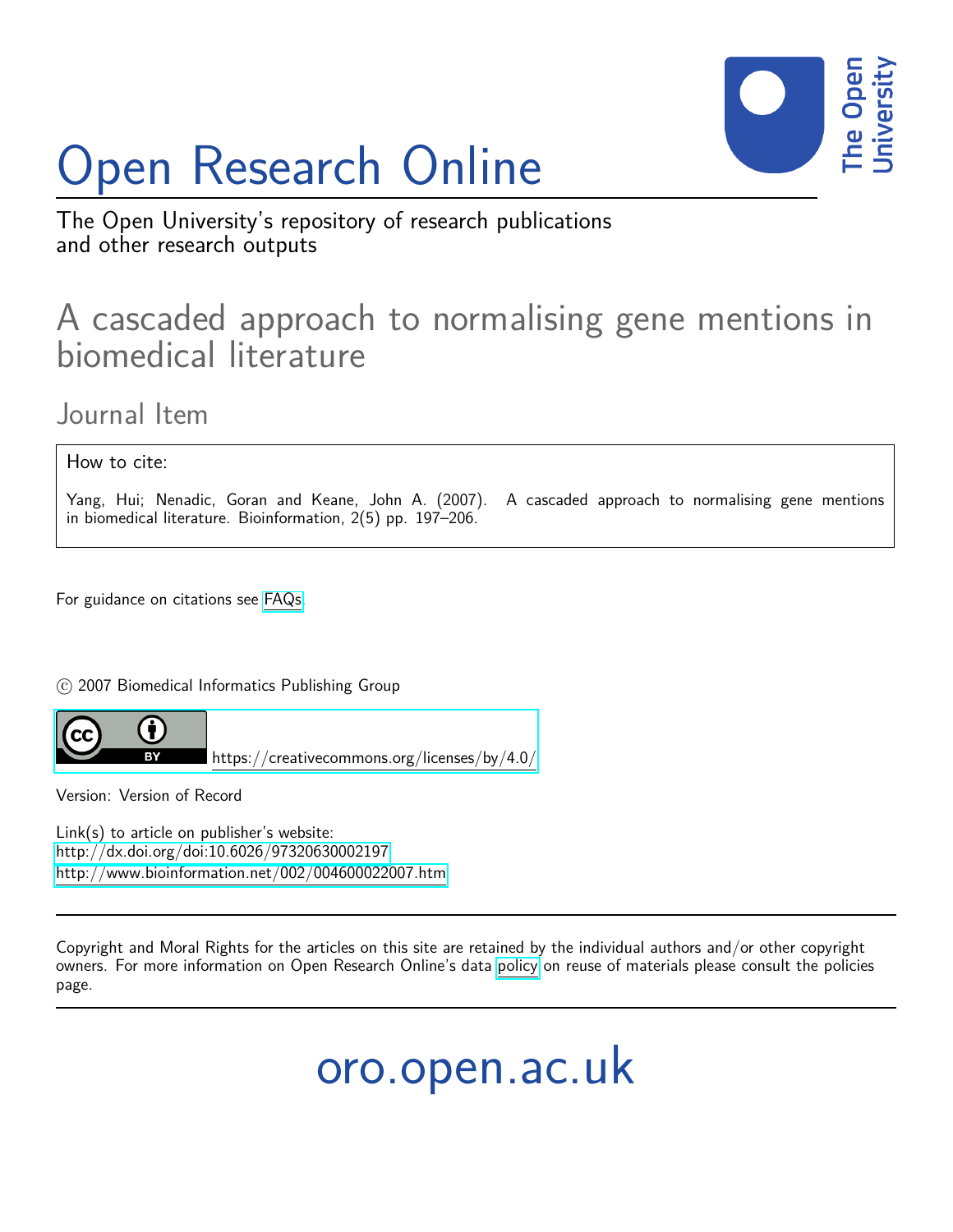### **A cascaded approach to normalising gene mentions in biomedical literature**

**Hui Yang**<sup>1</sup> **, Goran Nenadic**1, **\*, John A. Keane**<sup>1</sup>

<sup>1</sup>School of Computer Science, University of Manchester, Manchester, UK; Goran Nenadic\* - E-mail: G.Nenadic@manchester.ac.uk; \* Corresponding author

revised September 30, 2007; accepted October 21, 2007; published online December 30, 2007

### **Abstract:**

Linking gene and protein names mentioned in the literature to unique identifiers in referent genomic databases is an essential step in accessing and integrating knowledge in the biomedical domain. However, it remains a challenging task due to lexical and terminological variation, and ambiguity of gene name mentions in documents. We present a generic and effective rule-based approach to link gene mentions in the literature to referent genomic databases, where pre-processing of both gene synonyms in the databases and gene mentions in text are first applied. The mapping method employs a cascaded approach, which combines exact, exact-like and token-based approximate matching by using flexible representations of a gene synonym dictionary and gene mentions generated during the pre-processing phase. We also consider multi-gene name mentions and permutation of components in gene names. A systematic evaluation of the suggested methods has identified steps that are beneficial for improving either precision or recall in gene name identification. The results of the experiments on the BioCreAtIvE2 data sets (identification of human gene names) demonstrated that our methods achieved highly encouraging results with F-measure of up to 81.20%.

**Keywords:** gene name normalisation; gene name mapping; lexical variability; text mining

#### **Background:**

Finding, integrating and exploiting information on genes and proteins they encode is an essential task in the biomedical domain. Automated identification of gene and protein names in biomedical text is therefore a fundamental step in biomedical text mining. **[1, 2]** For example, the identification of both protein names that act as transcription factors and corresponding target genes is the first step in a semi-automated construction of regulatory networks from the literature. Gene/protein name identification refers to the process of linking a mention of a name in text to a relevant entry in a genomic database (e.g. Entrez Gene **[3]**, or UniProt **[4]**). However, due to the high level of variations, irregularities and ambiguity of the employed gene name nomenclatures associated with individual organisms, gene and protein identification remains a challenging task. **[1, 5, 6]** The problem is also magnified by authors using additional, non-standard "free" forms to refer to genes in the literature, and through ambiguity of gene names across different species.

The task of gene identification is generally addressed through a two-step process. The first step deals with the recognition of gene or protein mentions in text (gene mention identification). The aim here is to recognise strings that correspond to gene names. The second step provides a mapping of the detected mentions to standardised gene identifiers (gene name normalisation or mapping). It aims at generating a list of unique identifiers (typically from a referent genomic database) for each of the gene and protein mentions. The

ISSN 0973-2063 Bioinformation 2(5): 197-206 (2007) normalisation aids in treating different mentions associated with the same entity as equivalent, which is essential for information access and integration.

In this paper we focus on gene name normalisation. A gene candidate mention list can be produced by a gene tagger (e.g. **[7]**), and then each identified mention is to be assigned with a normalised unique gene identifier. Several approaches have been undertaken over recent years to provide solutions for gene name normalisation. **[8]** Dictionary-based methods have used existing terminological resources and various string matching approaches to locate gene mentions in text, and thus perform both tasks simultaneously (linking textual strings to matching database entries). Due to variability and ambiguity of gene names, simple pattern matching typically results in low precision and moderate recall (e.g. Hirschman et. al **[5]** have reported extremely low precision rate (2% for full articles and 7% for abstracts) with recall in the range 31% (for abstracts) to 84% (for full articles) when using FlyBase). These approaches are generally enhanced with additional rule- and token-class based techniques, while distinguishing between important and less important constituents. **[6, 9, 10]** For example, Prominer **[11]** uses a gene dictionary that includes various spelling variants to support gene name matching, including an approximate matching procedure in which it treats each (candidate) string as a sequence of tokens, which are assigned to corresponding classes (e.g. measurement, digit, modifier, etc.). The classes are then used to weight mismatches in the approximate matching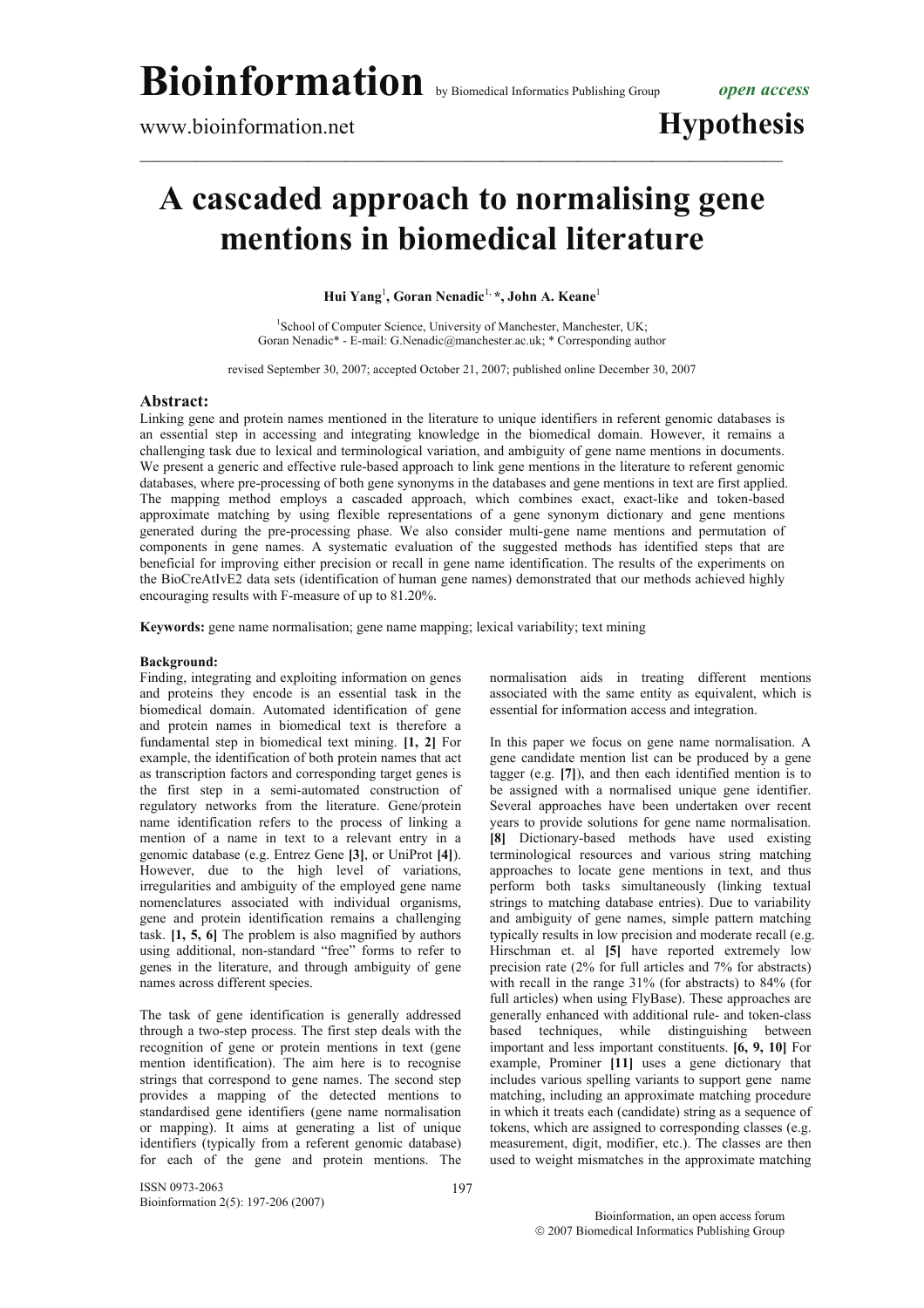### www.bioinformation.net **Hypothesis**

(e.g. the mismatch weight for the modifier class (which includes tokens such as receptor, precursor) is high). Similarly, Tamames **[6]** tags every token in a document with a set of gene-relevant categories (e.g. core, chemical, type, location, etc.) and then allows for partial matching based on a scoring and evaluation of context. Post-filtering has been applied to help recognise valid matches in order to improve precision by using statistical techniques such as the maximum entropy model **[6]** and term occurrence associated with candidate gene identifiers **[12]**, or by employing machine learning (ML) techniques. ML techniques, in particular, may be difficult to develop as they need to rely on significant training data that would need to be generated for individual entries. **[13]**

The problems with gene name identification are well recognised in the text mining community, and several state-of-the art evaluations have been organised so far (e.g. BioCreAtIvE 1 and 2 **[10, 14]**). The variability of gene name usage is still enormous and there are several pending problems and difficult cases in linking mentions with database entries as identified by the BioCreAtIvE outcomes. For example, mentions that refer to multiple genes (e.g. gene families, enumerations, conjoined or range expressions of gene names, etc.) need additional work to map them to the corresponding entries. Although addressed by several researchers **[11]**, recognition and mapping of gene mentions that contain definitions of acronyms or gene symbols remains a challenge. The last BioCreAtIvE exercise also shows that difficult cases include permutations of gene names found in the lexicon. Finally, despite using different dictionaries and various spelling variation rules, there has been little discussion on their effect on precision and recall on a larger-scale task. Most of these issues are addressed in this paper.

We present a generic and effective cascaded method to match gene and protein mentions with unique identifiers by using a combination of exact and approximate matching between the mentions and dictionary entries. A gene name dictionary has been automatically reengineered to support flexible matching, and a similar strategy (including morphological rules and linking orthographic variants) has been applied to gene mentions found in the literature. We differ from previous work by providing a canonical representation of gene synonyms and candidate gene mentions (from text), which are then compared in a cascade of different approaches, where more accurate steps are applied first. We also address multi-gene mentions (such as enumeration of gene names) and mentions that include text in parentheses. Finally, we systematically evaluate the effects of each step on precision and recall, and point to the main issues that still need to be solved.

#### **Methodology:**

Our gene name normalisation method works in several phases. The first phase is concerned with an automated creation and re-engineering of an extensive gene synonym dictionary. The second phase involves transformation and normalisation of gene mentions found in text. The following stage is related to exact

ISSN 0973-2063 Bioinformation 2(5): 197-206 (2007)

 $\mathcal{L}_\text{max}$  , and the contribution of the contribution of the contribution of the contribution of the contribution of the contribution of the contribution of the contribution of the contribution of the contribution of t matching, essentially based on a dictionary look-up which associates the gene mentions with the corresponding identifiers by using the gene synonyms dictionary generated in the first phase. Still, a simple lexicon look-up is often not sufficient to tackle highly variable and ambiguous gene mentions, especially for longer terms. Therefore, approximate matching uses a multi-stage procedure that includes, among others, permutation of components in gene names, and an approximate search in which a candidate synonym is allowed to contain one more component than a given mention. The major steps are explained below.

### **Automated generation of synonym dictionaries**

Construction of lexical resources such as synonym dictionaries is a crucial step for a gene name normalisation system, as its quality and completeness affects the system performance. Dictionaries used in our system have been built fully automatically from two large, public, general genomic databases, Entrez Gene **[3]** and UniProt **[4]**. We have chosen the Entrez Gene database as a primary source, while UniProt has been used as a subsidiary one to enrich the content of the synonyms dictionary. Each entry in the synonym dictionary constructed consists of an Entrez Gene unique identifier and official symbol, along with a set of corresponding synonyms containing gene symbols and protein synonyms and aliases.

There are numerous ambiguous gene names, associated with multiple gene identifiers either from an interorganism or from an intra-organism perspective. **[15]** Several systems have pruned their lexicons by moving ambiguous synonyms into a separate dictionary. **[11]** To avoid an extensive pruning of terms from the main dictionary, in cases where an official name was homonymous with another gene or protein synonym, we have kept only the official one in the corresponding entry, and moved the ambiguous aliases to a separate dictionary.

One of the main reasons why the recognition of gene or protein names in text is not trivial is that there are often variations in spelling (e.g. 'IL-1', 'IL I'). Still, there is a fair amount of structure, regularity or common "patterns" in naming variations in genomic databases, which can give clues for reengineering these databases into a form that is more appropriate for text mining. In order to generate a suitable form of the dictionary, we have implemented a number of generic re-engineering rules that are geared towards representing gene names as regular expression patterns rather than strings. These rules are applied to normalise synonyms in the dictionary in order to resolve the problem of orthographic variants. The synonym normalisation procedure consists of the following main steps applied in the given sequence:

### **Organism prefix**

198

Gene names appearing in the dictionary can begin with an organism prefix (e.g. 'h' or 'hum' for human; 'p' for yeast). For such gene names, this prefix has been made optional i.e. an additional gene name without organism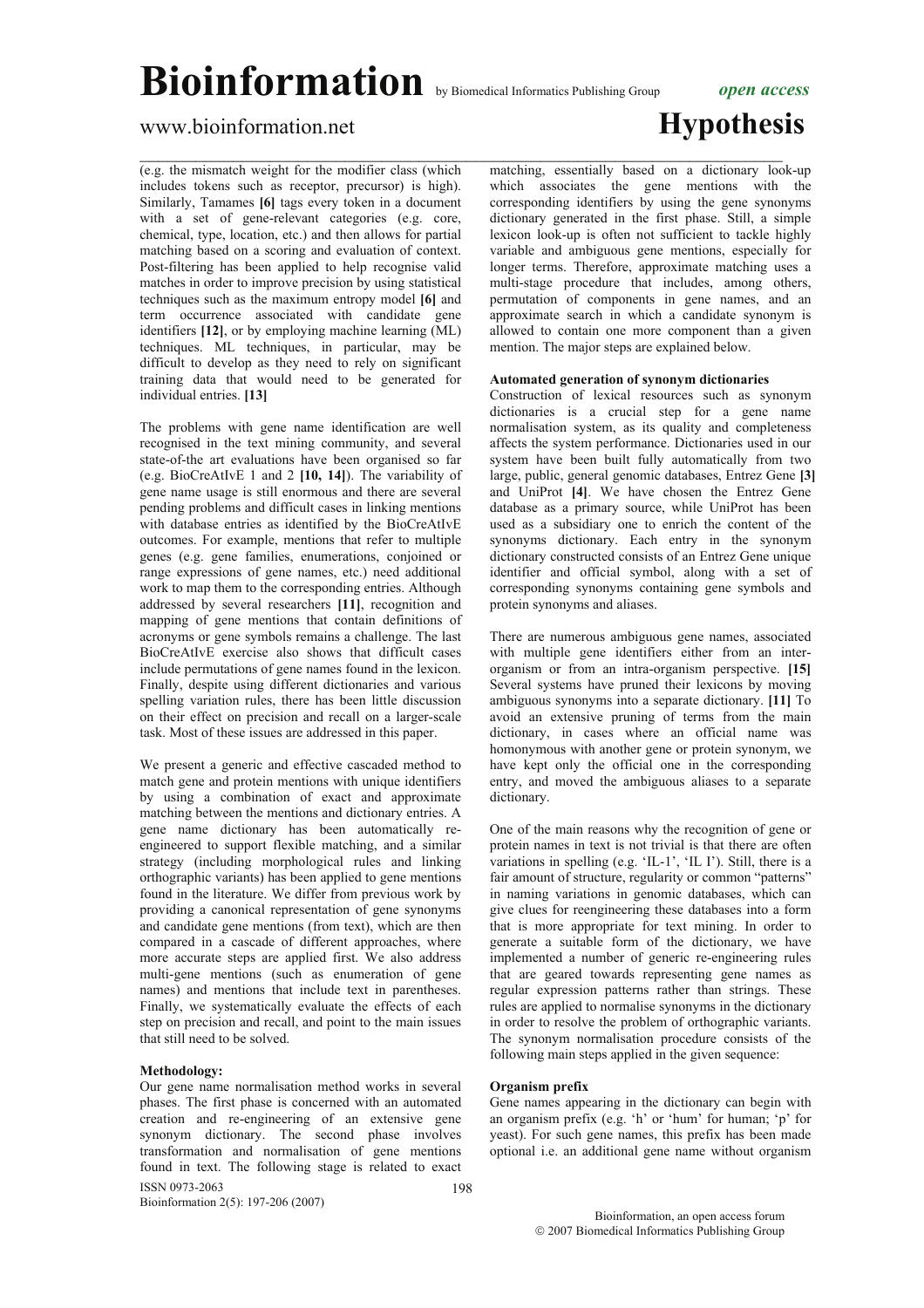### www.bioinformation.net **Hypothesis**

indicator could be created, and added into the corresponding entry as a synonym.

### **Punctuation symbols**

In general, strings contained within parentheses can be removed i.e. considered optional to form an alternative name (e.g. 'CD44 molecule' is considered as a variant of 'CD44 molecule (Indian blood group)'). There are some exceptions in which only the parentheses symbols are replaced by "white space" and strings within them are kept. These are: (1) if the string is a single character, and (2) if the parenthesized string consists of a combination of '+' and a digit, single letter, Greek letter, or chemical symbols. All other punctuation symbols are replaced with optional "white space".

### **Digits, Greek letters, Roman numbers and single letters**

If a name contains digits, an additional synonym is made by separating the numerals from the rest of the name (e.g. 'RP13-16H11.4' generates 'RP 13 16 H 11.4'). Similarly, Greek letters appearing at the beginning or at the end are separated from names using a set of simple rules (e.g. 'Rev-ErbAalpha' gives 'Rev ErbA alpha'). A similar approach is undertaken for potential Roman numbers, taking into account the case of characters surrounding them (e.g. 'Rh VI' will be generated from 'RhVI', while 'ST3GALVI' will not produce an additional entry 'ST 3 GAL VI'). Finally, in some cases, single letters that start or end a gene name are also detached from it. More precisely, two cases are considered: if a word begins with a lower-case letter followed by a capital letter, and if the last letter differs in case from the preceding letter (e.g. 'bTrCP' will generate 'b TrCP'; 'CoA' will give 'Co A').

The application of the above rules has resulted in an alternative representation of the dictionary that contains spelling variations represented as a set of canonical representatives. For example, name 'alphaCP-4 protein' is represented as 'alpha\_ε CP ε 4 protein' where ' ε ' denotes optional "white space" or separator. Obviously, canonical representatives may have resulted in some semantic distortion or ambiguity, which could impair precision. A simple way to limit this potential impact is to keep both the original and normalised forms of a synonym in the dictionary, but use the original forms first whenever possible. As a result, our dictionary contains two lists: the original synonyms list and the normalised canonical synonyms list.

#### **Pre-processing gene mentions**

ISSN 0973-2063 199 Given a gene or protein mention in a document, we first apply a multiple-step mention pre-processing, which initially involves reducing plural forms to singular and identifying organism prefixes if any (as described for the dictionaries). However, unlike the parentheses "removal" approach used for dictionaries, we treat parentheses as a potential source of an alternative gene mention name that could be used for matching against the dictionary. For example, from candidate gene mention 'interleukin (IL)- 17E' we may consider two possible candidates for matching: 'interleukin -17E' and 'IL-17E'. A context-

Bioinformation 2(5): 197-206 (2007)

 $\mathcal{L}_\text{max}$  , and the contribution of the contribution of the contribution of the contribution of the contribution of the contribution of the contribution of the contribution of the contribution of the contribution of t driven rule is used to generate alternative mention strings. More precisely, if a token that follows the right parenthesis is a digit, Roman number, Greek or single letter, or an "activity" descriptor (e.g. receptor, transporter, activator), then the token is concatenated to the text fragment extracted from the parentheses and used as a candidate mention referred to as the inside candidate, while a candidate obtained by deleting the text within parentheses is referred to as the outside candidate.

> Note that pre-processing can generate more than one candidate gene name mention from an original mention. All generated candidates will be used for matching, with priority-based filtering used in conflicting cases (see below for details).

> At this stage we also treat potential multi-gene name mentions, represented by enumerations and/or coordination of gene names (e.g. 'ZNF133, 136'; 'ORP 3 to 6'). For each multi-gene type, rules have been written to handle it based on different contextual conditions. Table 1 presents examples of different context types. Note that the type of conjunctive coordinations or punctuation  $(')'$  or  $(-')$  affects the generated candidate gene names ('ORP 3 to 6' would be transformed into four candidate terms, i.e. 'ORP 3', 'ORP 4', 'ORP 5' and 'ORP 6', whereas 'ORP 3/6' only into two candidates: 'ORP 3' and 'OPR 6').

> Following pre-processing, the same name normalisation steps described for dictionaries are applied to each candidate mention. This consequently results in two lists of gene mentions, one with original mentions, and one with alternative representations, which will be used for exact matching against the corresponding canonical dictionary entries (see below).

> We also generate an additional gene mentions list, which contains gene candidate mentions produced by using a set of token-based transformations. More precisely, each gene name is first lexically analysed, and split into a set of constituents. Each constituent is assigned with a token class (type). A set of token classes includes Digit, Single-Letter, Greek-Letter, Roman-Number, Chemical-Element, Chemical-Name, Stop-Word, Non-Descriptive, UpperCase-Single-Word, etc. Elements of some classes are pre-collected from external resources (e.g. Stop-Word from NCBI PubMed **[16]**, and two chemical lists from the UMLS lexicon **[17]**). Non-Descriptive tokens represent biological terms that do not have significant impact on gene name matching (the token list has been obtained from the ProMiner project **[18]**). Other words that do not fall in any of the previous categories are tagged as Common-Word tokens.

> A number of token-based transformation rules are then applied to map semantically equivalent or related tokens in order to build a set of candidate forms. For example, similarly to previous work (e.g. **[11]**), Roman-Number tokens are replaced with equivalent Digit tokens, and Greek-Letter tokens with corresponding Single-Letter tokens, etc. Tokens that are potential well-known acronyms appearing within candidate gene names are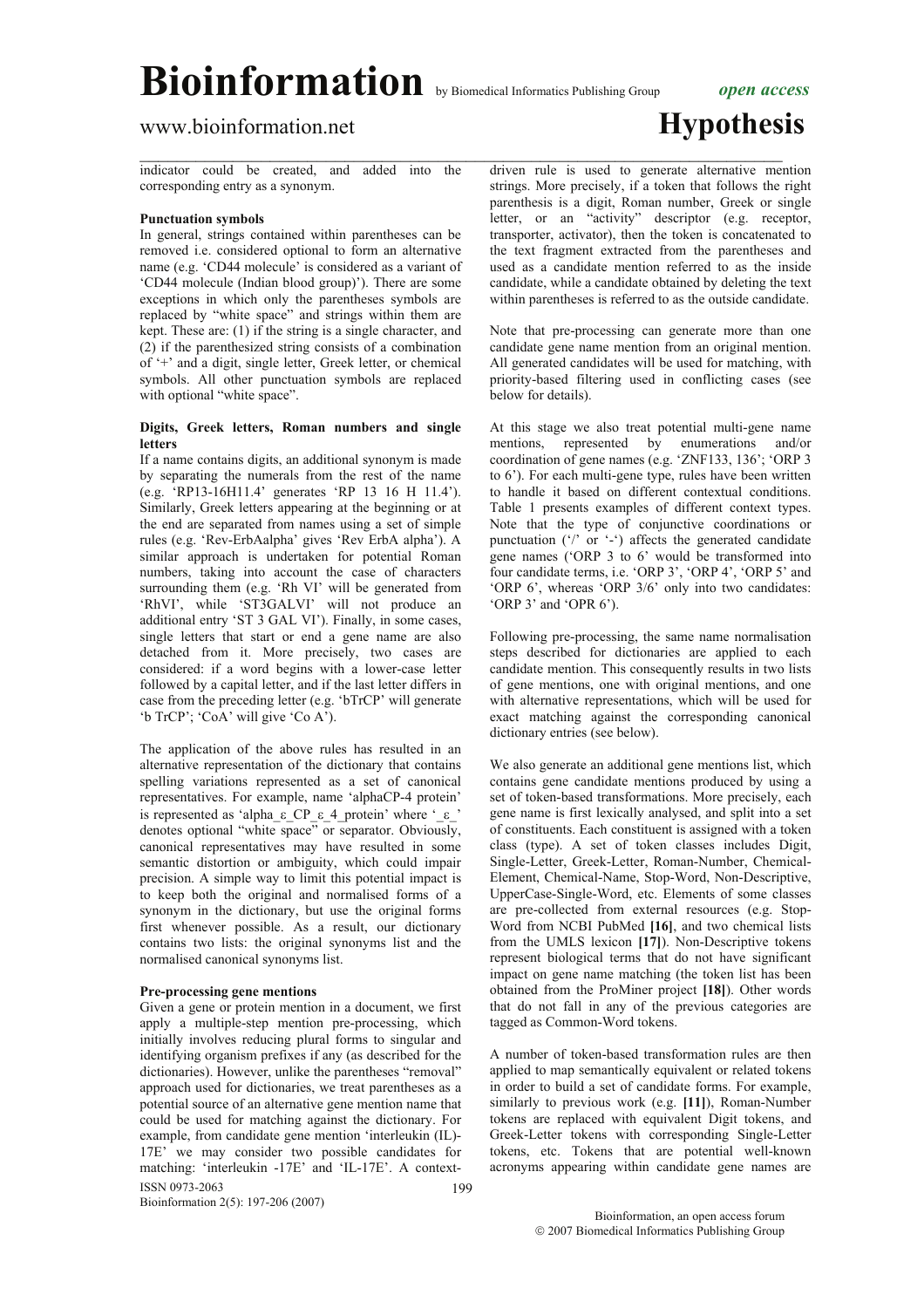$\mathcal{L}_\text{max}$  , and the contribution of the contribution of the contribution of the contribution of the contribution of the contribution of the contribution of the contribution of the contribution of the contribution of t

### www.bioinformation.net **Hypothesis**

expanded with their long forms. **[11]** However, at this stage, we rely only on a list of the most frequent acronym-long form pairs, which has been precompiled from the original gene name dictionary. Finally, if two distinct Single-Letter tokens appear in a gene name mention and they are adjacent to each other, then these two tokens are merged (e.g., mention IL 2 R a also generates IL 2 Ra).

The token-based transformations rules are applied iteratively until no new forms are generated. As a result, each candidate mention is associated with a set of additional transformed forms that will be used for exactlike matching. Obviously, the gene name transformations extend the range of potential mentions, and thus could potentially improve recall.

After the gene mentions are pre-processed and potential alternative forms generated, we apply a two-stage approach to map them against the gene dictionary.

### **Stage 1: Exact Matching**

This first stage combines exact matching between original and normalised dictionary lists and the preprocessed gene mentions lists. It is performed as a threestep cascaded matching procedure that involves different dictionaries, as any still unmatched entries from the mentions list are carried forward to the next step:

Step 1: Exact matching between original gene name mentions and the original synonym list; the resulting pairs are stored in E\_Org list.

Step 2: Exact matching between normalised unmatched gene name mentions and the normalised synonym list; the resulting pairs are stored in E\_Norm list.

Step 3: Using still unmatched gene mentions, perform exact matching between their corresponding token-based forms and the normalised synonym list; the resulting pairs are stored in E\_Norm\_T list.

After each step (apart from Step 1), we consider matches that originated from the same mention (e.g. matches with and without organism prefix removed from the same mention). In cases of several matches for the same mention, priority-based filtering is applied. More precisely, in cases of matches that originated from an organism prefix and/or parentheses removal, we assign different priorities that reflect their importance in gene identifier recognition. For example, for the mention 'interleukin (IL)-17E', the full-name i.e. the outside form 'interleukin-17E' would have a higher priority than the "parenthesized" (inside) form 'IL-17E'. Similarly, in case of a gene mention that includes an organism prefix, matching the original mention is put ahead of a potential match of the generated mention without the organism prefix. If there are no priorities to rely on, a majority matching is selected, and in cases where this is not possible, the candidate is passed to the subsequent step.

### **Stage 2: Approximate Matching**

Exact matching typically fails in handling two types of cases: components permutations (i.e. components contained in a gene mention do not appear in the same order as in its assumed matched synonym), and missing words (i.e. certain words are missing from either gene mentions or synonyms). Approximate matching is thus necessary to help identify potential synonyms that are likely to match mentions that have not been recognised in the first stage.

Similar to work described in **[6, 9, 11, 19]**, our approximate matching approach is a token-class, i.e. components-based, method. These approaches usually utilise some weighting schema, where weights have been estimated from a training data. As our approach aims to be easily adaptable for different species, we used a simpler method with "binary" weights: only classes specific for gene names (namely Digit, Single-Letter, Greek-Letter, Roman-Number, and Chemical tokens) are considered (equally) important for the matching process.

For the purpose of token-based approximate matching, tokenisation is first applied to both normalised mentions from text and normalised synonyms from the dictionary. We then carry out a two-step approximate matching approach.

In the first step we consider potential component permutations and components missing from a candidate dictionary entry. In case of permutation, two terms are treated as equivalent if their tokens match regardless of the order in which they appear (e.g. 'angiotensin II type 1 receptor' and 'angiotensin II receptor type 1'). The resulting set of matches is denoted A\_Perm. In case of components missing from a candidate dictionary entry, non-specific tokens (Stop-Word and Non-Descriptive) are initially discarded from both the gene mention name and candidate dictionary entry. If the terms consequently have the same tokens, they are regarded as positive matches, which are denoted as A\_NonSpec.

In the second step we consider cases where a potential dictionary entry contains one more token than a candidate mention. If the extra token belongs to a genespecific class, the candidate synonym has to be discarded. More precisely, if a candidate dictionary entry contains all tokens of a gene mention (specific or non-specific) and an extra non-specific token, then this pair is accepted as matching (e.g. 'cytochrome c somatic' and 'cytochrome c'). The matching pairs resulting from this sub-step are denoted as A\_Extra1. Further, if a candidate dictionary entry matches all the specific tokens of a mention, and the only surplus token does not belong to any specific token class, then the pair is added to a matching list called A\_Extra2.

The overall two-stage matching approach is depicted in Figure 1.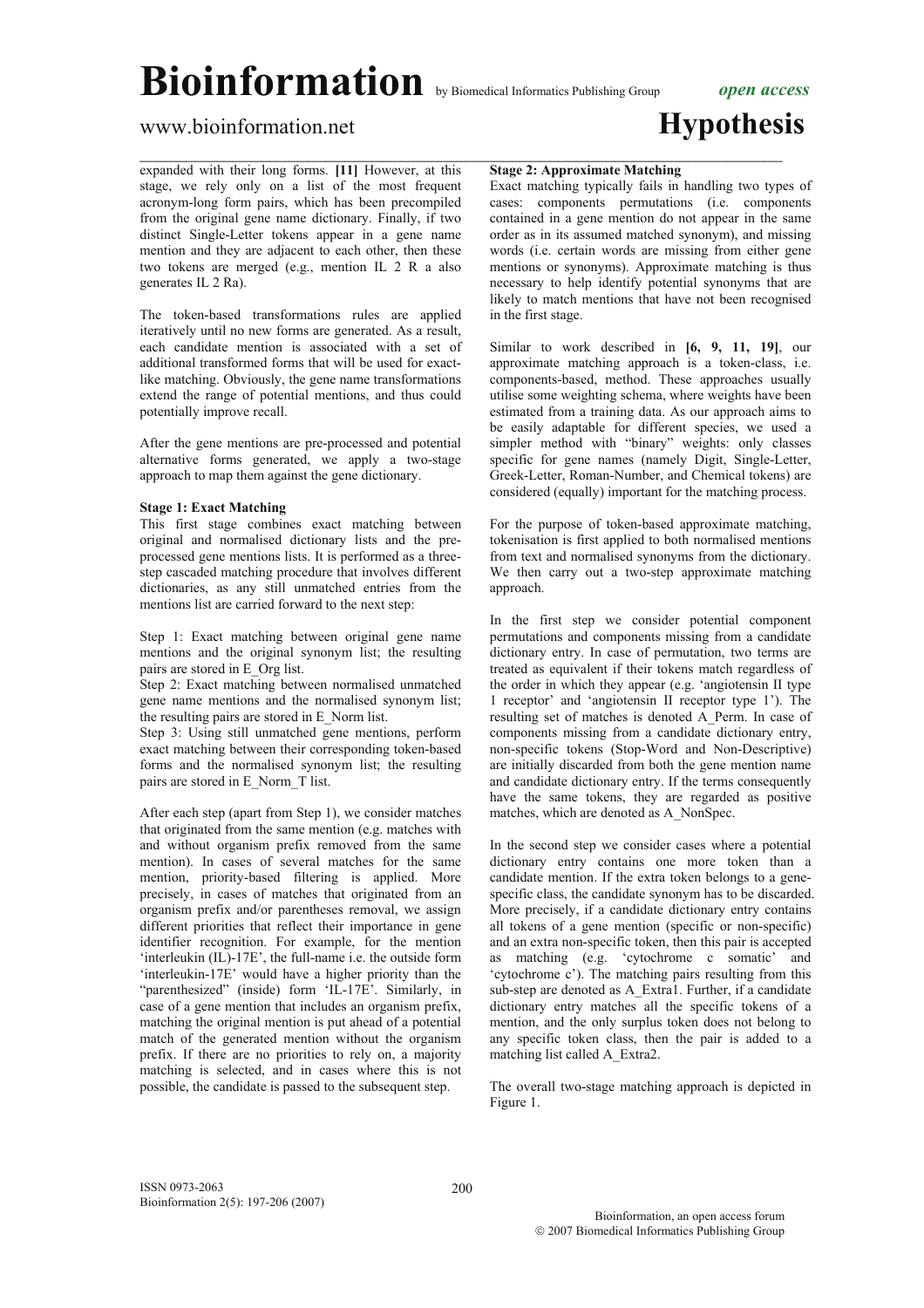www.bioinformation.net **Hypothesis** 



**Figure 1**: The main steps in the matching process

### **Experiments and Results:**

The experiments were conducted on the BioCreAtIve2 data. BioCreAtIvE (Critical Assessment of Information Extraction systems in Biology) is a community-wide exercise in evaluation of text mining and information extraction systems applied to solve specific tasks in the biological domain, including identification of gene name mentions and their normalisation, extraction of proteinprotein interactions, protein function annotation etc. **[8, 14]**

For our experiments we used the BioCreAtIvE2 test and training data prepared for the human gene name normalisation  $(\overline{GN})$  task (see Table 2 in supplementary material for statistical information), in which gene name mentions have been previously marked. Our aim was to assess systematically the performance achieved by applying different matching approaches presented in this paper. We evaluated performance of the individual steps in the matching process on two different data sets which have been released for the GN task, as well as for their union. These two sets correspond to training (set-1) and testing (set-2) data for the BioCreAtIvE2 task. As our approach is rule-based, we have not used any of the sets for training, but for evaluation only. We report the

results for each to allow for comparisons with other approaches and some discussions (since these two data collections may have slightly different distributions). We used standard evaluation metrics, namely recall, precision and F-measure shown in equation (1) (in supplementary material).

As described previously, to support the task we have reengineered a synonym dictionary from the Entrez Gene database (see Table 3 in supplementary material for statistics). Adding additional entries from UniProt resulted in a 15.12% increase in the number of synonyms. Note also that the number of distinct normalised synonyms is smaller than the total number of distinct terms. The reason for this is that the normalisation process reduced some orthographic variation, so distinct gene names may have been mapped to the same normalised canonical form (e.g. both 'IL-1A' and 'IL1A' are normalised as 'IL ε 1 ε A').

In the following subsections we describe the results for each of the processing stages and steps (see Figure 2 for a reminder of the matching lists generated in each step).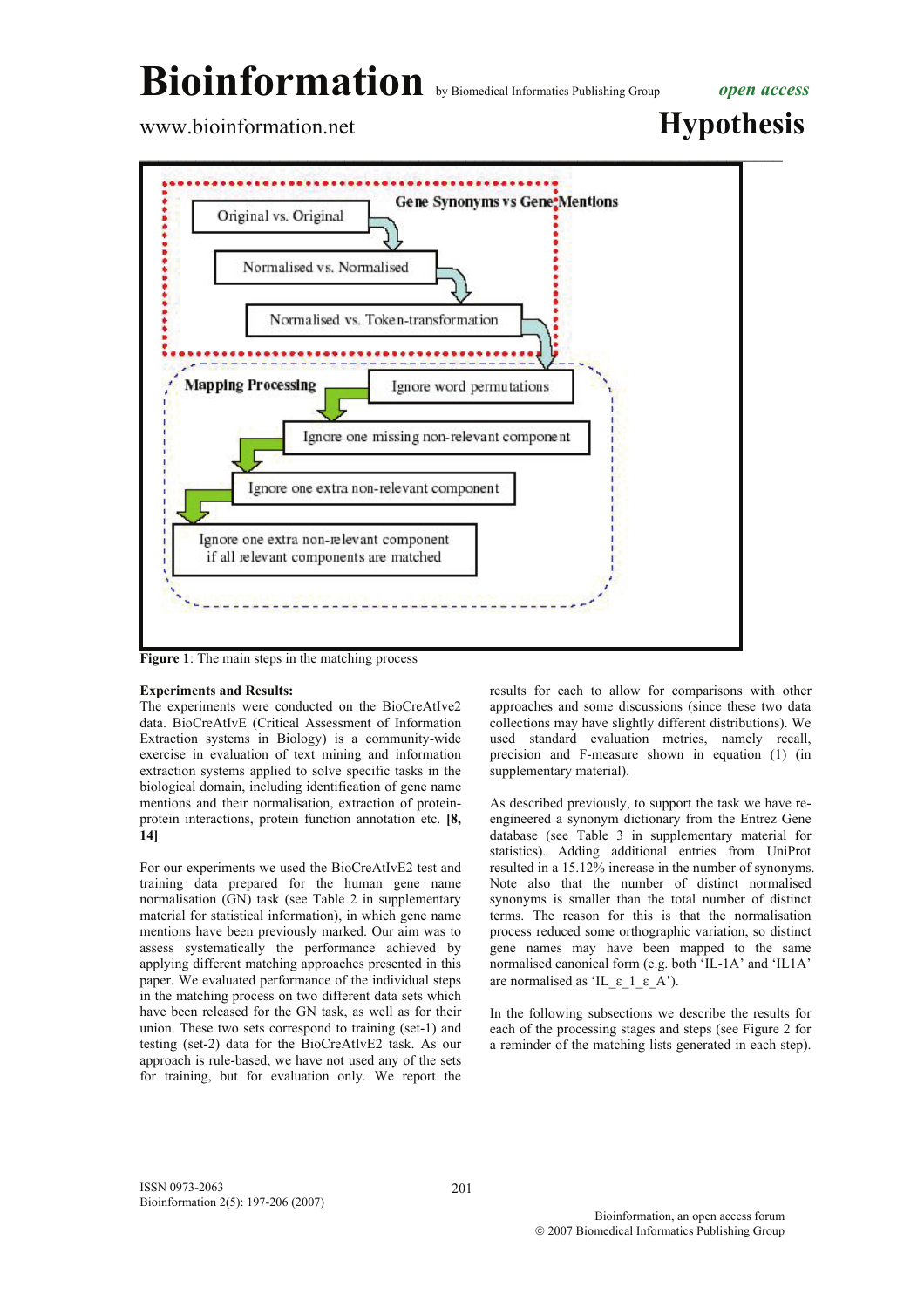### www.bioinformation.net **Hypothesis**



**Figure 2:** The overall approach and the matching lists in the gene name normalisation system

### **Evaluation of stage1: exact matching**

Table 4 (see supplementary material) presents the results from the three exact matching steps. Around half of gene mentions in the two data sets can be easily and directly mapped into entries in the dictionary without any complex processing (E\_Org list). Adding successfully matched normalised mentions (E\_Norm list) has resulted in a significant improvement in recall (more than 10% of the total number of gene mentions). Among the specific approaches, organism prefixes were the most accurate, while canonical normalisation of gene mentions brought most additional matches with very high precision (98%) proving that it can be an effective method to reduce the effects of orthographic variants in gene name mapping.

As expected, processing multi-gene mentions did not perform as well, with precision ranging from 60% to 77% (overall 64%). One of the reasons might be the construction of the BioCreAtIvE2 gold standard that we have used for evaluation – for example, although we correctly parsed gene enumerated mention 'ZNF 133, 136 and 140' as referring to three candidates ('ZNF 133', 'ZNF 136' and 'ZNF 140'), the gold standard provided mapping for 'ZNF 140' only (so 'ZNF 133' and 'ZNF  $136'$  were treated as false positives).

Generating candidates from mentions that contain parentheses proved to be useful for recall only to some extent. The precision of matches obtained from ignoring strings within parentheses ("outside" candidates) was high (cf. Table 4, parentheses removal), while it was unexpectedly low for candidates generated from the strings inside parentheses: we had 4 true positives and 8 false matches, giving the precision of 33% (data not

ISSN 0973-2063 Bioinformation 2(5): 197-206 (2007) shown). One possible explanation is that we have not used any sophisticated acronym resolution at this point to check if the string inside parentheses matches the context (e.g. 'ubiquitin-activating enzyme (E1)'). As generating new mentions from inside strings did not work well, it was not included in the final selection of normalisation steps.

The third exact matching step (E\_Norm\_T, using tokenbased transformations**)** resulted in encouraging results, with precision of 84% on average. The high precision performance proved that it can be a feasible way to improve opportunities of synonym matches by employing rules to produce more potential extended mentions with orthographic variants. It is interesting that these variants have not introduced many false positives as we have expected.

At the end of the exact matching stage, our system performed reasonably well (see Table 5 given under supplementary material), achieving overall F-measure of 76.36% (72.41% on set-1 and 79.71% on set-2), with precision of 95.68% and recall of 63.50%.

### **Evaluation of stage 2: approximate matching**

The approximate matching stage resulted in four matching lists: A\_Perm, A\_NonSpec, A\_Extra1, A\_Extra2, and the corresponding results are presented in Table 6 (supplementary material). Overall, the tokenbased approximate matching resulted in recall improvement of 5.53% (7.34% on set-1 and 3.90% on set-2), while precision was in the range of 70%.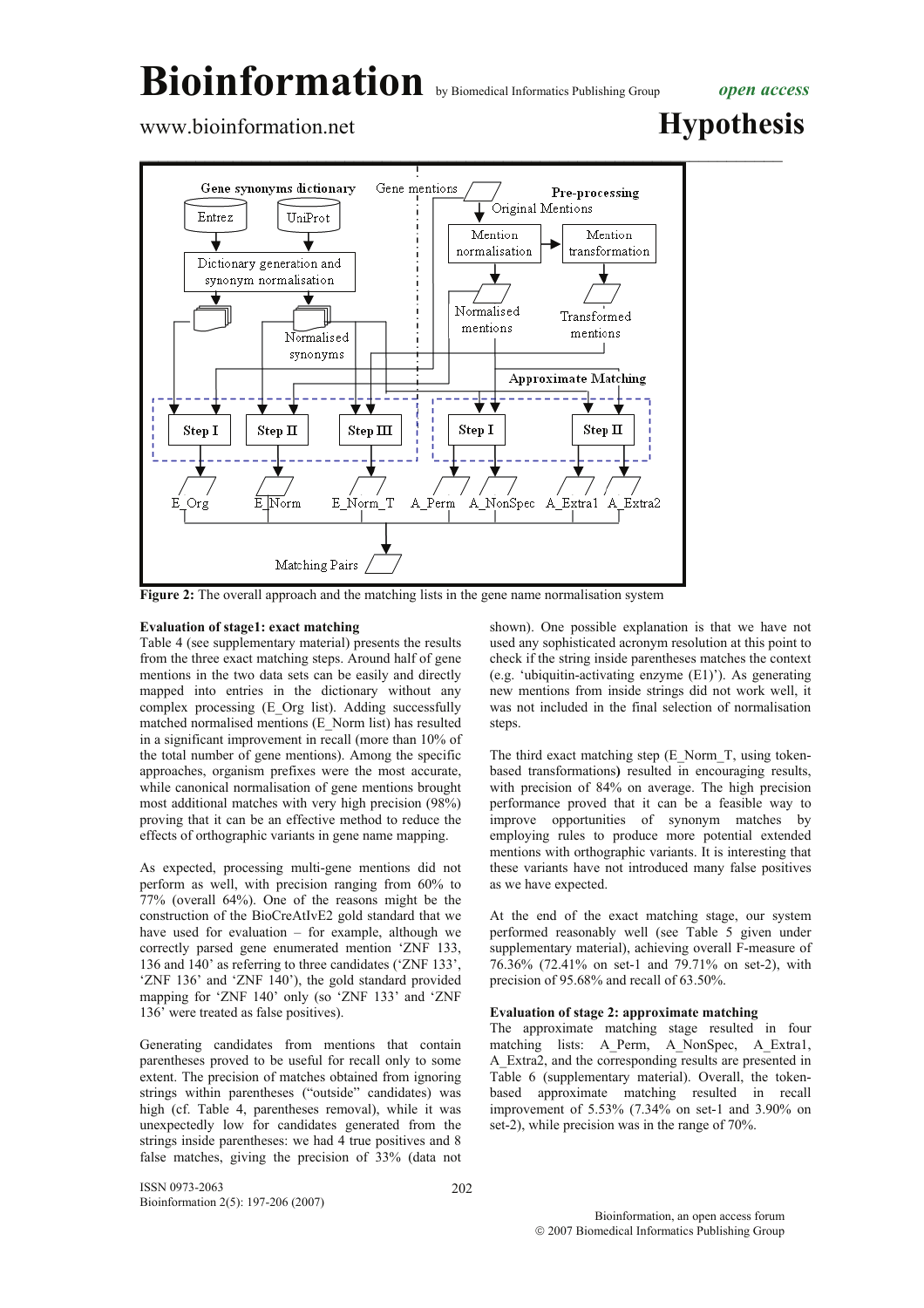### www.bioinformation.net **Hypothesis**

The permutation-based matching (A\_Perm) achieved an outstanding performance in precision (comparable to exact matching), showing that constituent order had no significant influence on matching accuracy in gene name normalisation. The largest improvement in recall was made in matching that disregarded one extra non-specific token in a candidate dictionary entry (A\_Extra1), in which a total of 65 new correct matches were returned. This result suggests that more than 3% of gene mentions miss one or more words when compared with the corresponding dictionary entries. Still, the precision of this step is the lowest of all the approximate matching steps.

Overall, the combined, two-staged cascaded approach (see Table 7 under supplementary material) achieved Fmeasure of 79.25% (precision 93.05% and 69.02% recall). Slightly better performance was achieved on set-2 (which is the BioCreAtIve2 test collection): F-measure of 81.20% (precision of 93.59% and recall of 71.72%), which is slightly better than the best performing system (F-measure of 81.1%) in the BioCreAtIve2 challenge.

#### **Discussion:**

We have analysed the effects of different matching approaches on performance. While exact and exact-like approaches (namely A\_Norm, E\_Norm, E\_Norm\_T, A\_Perm) seem to be highly accurate and consistent in two data collections (set-1 and set-2), the performance of token-based approximate matching varied significantly. For example, A\_Exact1 (ignore one extra non-specific token in a candidate dictionary entry) performed reasonably well on set-1 data, but the precision has decreased by almost 20% on set-2. One possible explanation for this is different distributions of the types of matching cases in the two data sets, which has been noted by the BioCreAtIvE participants.

Although generic, the gene mention normalisation approach proved to be useful and accurate, improving the overall recall by more than 7%, with precision of 97% (see Table 4, RN row). In cases where multiple normalised candidate mentions have been generated for a single mention, in almost two thirds of cases all the generated candidates mapped to the same ID. This suggests that there are some common "patterns" or regularity in gene name variations that appear in the literature. In case of ambiguity (where several candidates for the same mention refer to different database entries), one of the approaches that we plan to employ is to do context-based post filtering by prioritising the mentions that occur elsewhere within an abstract over other candidates that have never occurred in the same document. This approach could be specifically useful for gene symbols, as Schuemie **[20]** reported that 30% of gene symbols in abstracts were accompanied by full names, and this document-wide distribution could help in gene identification.

ISSN 0973-2063 Bioinformation 2(5): 197-206 (2007)  $203$ When compared to other approaches that are based on exact matching using gene name dictionaries, our approach has better precision (93.59% compared to up to 84% of ProMiner **[11, 18]** on the same set-2 data) but

 $\mathcal{L}_\text{max}$  , and the contribution of the contribution of the contribution of the contribution of the contribution of the contribution of the contribution of the contribution of the contribution of the contribution of t lower recall (71.72% compared to 73-80%), suggesting that our rules for re-engineering the gene name dictionary were more restrictive and have not resulted in significant semantic distortion of normalised synonyms. This would also mean that the dictionary is geared for high precision applications.

> Using normalised and transformed forms of gene mentions improved exact-match recall by almost 14%, while reducing the precision by only 2%. On the other hand, applying approximate matching improved recall by 5.53% (7.34% on set-1), with significant drop in precision (more than 10%). Our analysis of the false positive matches in approximate matching showed that there are three main types of errors that contribute to an increase in mismatching. As illustrated in Table 8 (supplementary material), the first category of errors corresponds to an extra word in a detected synonym that is an important component (such as receptor, protein or kinase). The second error type is related to surplus words contained in mismatched synonyms that belong to abbreviations of full-name gene mentions.

> The third type of errors is related to ambiguous terms that have been removed from the synonym list. Obviously, the system would need to assign an approximate match in these cases as well. There are three possible solutions to improve precision in this case: (a) Identify important terms from the synonym list, which could not be missed in a gene mention when performing matching. (b) If an extra word in a detected synonym is composed of uppercase letters, filter out the match in the matching list. (c) The ambiguous synonym lists created during the dictionary re-engineering is used in gene name normalisation by a general disambiguation approach, e.g. based on machine learning.

> While component permutations seem not to be important in matching, ignoring one extra non-specific constituent provided quite a few false positives (precision of 63%) as well as quite a few true positives (improving recall by 3%). This means that our notion of specific components was too vague, and would need to be reconsidered if a better precision is needed for a given task.

> We have experimented with "switching" on and off some steps in the cascade, and analysed their effect on performance in order to identify "optimal sequences" for improving precision or recall. The main conclusion of this exercise is that each step resulted in an overall improvement of F-measure (so, an optimal cascade with regard to F-measure would contain all steps), while some of the steps positively improved precision and some recall. For example, much higher precision (96.60% compared to 93.05%) could be achieved by switching off the steps that relate to treating enumerations and ignoring one extra non-specific component, with overall drop in F-measure of only less than 1.5%.

> A possibility to switch particular steps on and off could be used to "control" performance trade-offs between precision and recall to suit specific applications. For example, if gene name identification is used to support a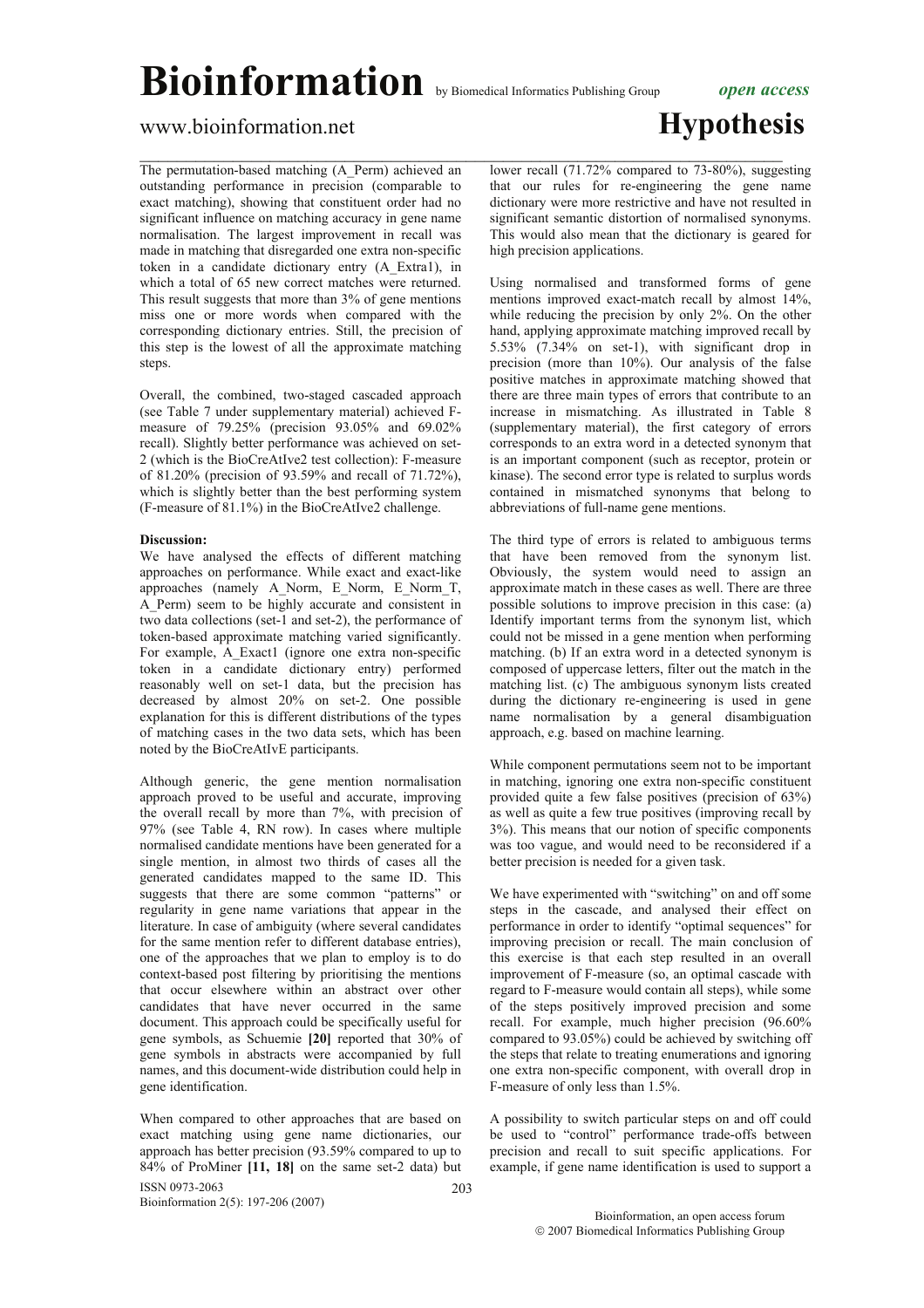### www.bioinformation.net **Hypothesis**

curation task (e.g. description of gene regulatory networks) then the cascade can be geared for a higher precision by eliminating the steps that introduce a number of false positives. On the other hand, if gene identification is part of a hypothesis generation task that uses text-based features, then the user may put more emphasis on recall and select the steps that bring in more true positives. Similarly, if an application is involved in mining relations between genes, then multi-gene mentions would be an important step to incorporate.

### **Conclusions:**

Mapping gene and protein mentions identified in biological text to referent genomic databases remains an essential and challenging task due to lexical and morphological variation, and ambiguities in the existing gene nomenclature. The goal of our work is to explore the potential in using an extended synonyms dictionary combined with a number of matching approaches to enhance the performance of gene name normalisation. The experiments have shown that only a half of gene mentions could be mapped using a direct dictionary lookup. Therefore, in this paper we have described an automated generation of a synonym dictionary that is suitable for accurate matching of gene and protein names. A multiple-step mention pre-processing method has been proposed to resolve morphological variation and provide alternative "readings" of gene mentions, along with two gene name matching approaches. These approaches have shown a positive impact on matching performance, in particular exact-like matching which improves recall by 14% with only 2% reduction in precision. Ignoring component ordering within a gene mention proved to be an accurate approach. The results presented in our experiments demonstrated that each step resulted in improvement in either precision or recall, or both. Together, the two stages achieved an F-measure of 81.20% at 93.59% precision and 71.72% recall on the BioCreAtIve2 test collection, improving the best performing results in the field.

The proposed approach is generic and the procedures and rules introduced are not specific to any species (the only module that would need "customisation" is treating organism prefixes). The experiments have shown that this simple and generic approach can be used to efficiently normalise gene name mentions, and can be customised to suit improvement in precision or recall depending on the task that follows gene name normalisation.

Still, we view this work as a first step, with a number of interesting problems remaining open for further research. First, we intend to investigate ways to develop more effective matching algorithms, and provide an efficient Web service to the community that would normalise

 $\mathcal{L}_\text{max}$  , and the contribution of the contribution of the contribution of the contribution of the contribution of the contribution of the contribution of the contribution of the contribution of the contribution of t gene mentions in Medline abstracts. In addition, as mentioned previously, an abbreviation dictionary in transformation of gene mentions could be used to improve precision. We already have an acronym

detection module that will be integrated in the matching process. Further, it will be necessary to consider potential ambiguous synonyms when matching using a wider context (e.g. abstract).

### **Acknowledgement:**

The authors would like to thank anonymous reviewers whose comments were extremely helpful. This work was in part supported by the bio-MITA project ("Mining Term Associations from Literature to Support Knowledge Discovery in Biology"), funded by the UK Biotechnology and Biological Science Research Council (BBSRC).

#### **References:**

- **[01]** M. Krauthammer, *et al.*, *J Biomed Inform.,* 37: 6 (2005) [PMID:15542023]
- **[02]** G. Nenadic, *et al.*, *Bioinformatics,* 19: 8 (2003) [PMID:12761055]
- **[03]** http://www.ncbi.nlm.nih.gov/entrez/
- **[04]** http://www.expasy.org/sprot/
- **[05]** L. Hirschman, *et al.*, *J Biomed Inform.,* 35: 4 (2002) [PMID:12755519]
- **[06]** J. Tamames, *BMC Bioinformatics,* 6: 1 (2005) [PMID:15960822]
- **[07]** R. McDonald, *et al*, *BMC Bioinformatics,* 6: 1 (2005) [PMID:15960840]
- **[08]** A. Morgan, *et al*, *J Biomed Inform.,* 37: 6 (2004) [PMID:15542014]
- **[09]** K. Fundel, *et al*, *BMC Bioinformatics,* 6: 1 (2005) [PMID:15960827]
- **[10]** L. Hirschman, *et al*, *BMC Bioinformatics,* 6: 1 (2005) [PMID:15960821]
- **[11]** D. Hanisch, *et al*, *BMC Bioinformatics,* 6: 1 (2005) [PMID:15960826]
- **[12]** J. Crim, *et al*, *BMC Bioinformatics,* 6: 1 (2005) [PMID:15960825]
- **[13]** H. Liu, *et al*, *J Am Med Inform Assoc.,* 9: 6 (2002) [PMID:12386113]
- **[14]** A. Yeh, *et al*, *BMC Bioinformatics,* 6: 1 (2005) [PMID:15960832]
- **[15]** O. Tuason, *et al*, *Pac Symp Biocomput.,* (2004) [PMID:14992507]
- **[16]** http://www.ncbi.nlm.nih.gov/entrez/query/static/ help/pmhelp.html#Stopwords
- **[17]** http://www.nlm.nih.gov/research/umls/
- **[18]** http://www.scai.fraunhofer.de/ProMiner/
- **[19]** L. Tanabe, *et al.*, *Bioinformatics,* 18: 8 (2002) [PMID:12176836]
- **[20]** M. J. Schumemie, *et al.*, *Bioinformatics,* 20: 16 (2004) [PMID:15130936]

#### **Edited by A.T. Heiny, T. W. Tan & S. Ranganathan Citation: Yang** *et al.*, Bioinformation 2(5): **??** (2007)

 **License statement:** This is an open-access article, which permits unrestricted use, distribution, and reproduction in any medium, for non-commercial purposes, provided the original author and source are credited.

 $204$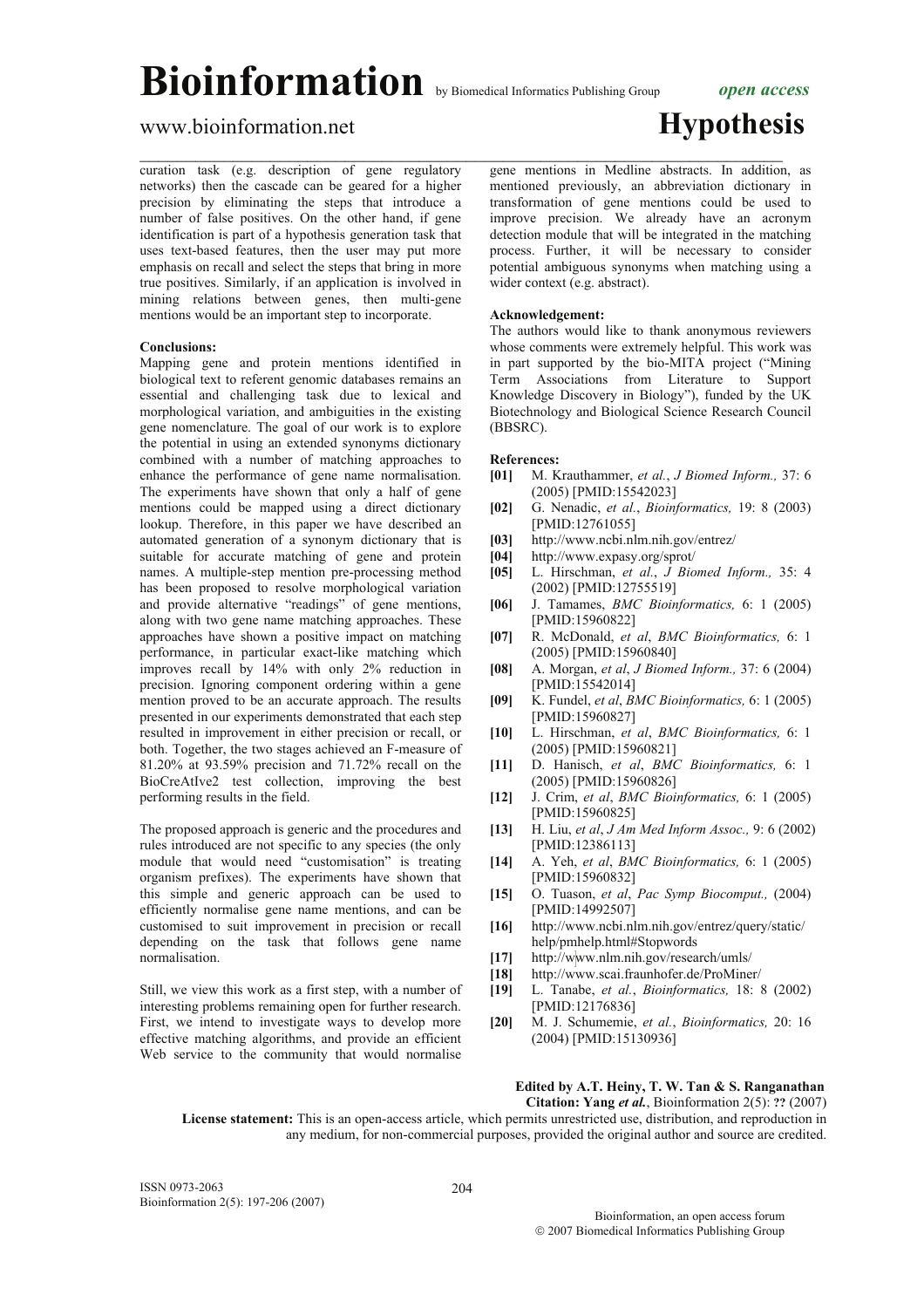www.bioinformation.net **Hypothesis** 

### **Supplementary material**

$$
R = \frac{TP}{TP + FN}
$$

$$
P = \frac{TP}{TP + FP} \qquad F - measure = \frac{2PR}{P + R} \tag{1}
$$

TP (true positive) is the number of correctly matched gene names, FN (false negative) is the number of genes not mapped by the system, and FP (false positive) the number of genes that are incorrectly normalised.

 $\mathcal{L}_\text{max}$  , and the contribution of the contribution of the contribution of the contribution of the contribution of the contribution of the contribution of the contribution of the contribution of the contribution of t

### **Tables:**

| Multiple gene name mention | <b>Involved gene names</b>            |
|----------------------------|---------------------------------------|
| creatine kinase M and B    | creatine kinase M; creatine kinase B  |
| M and B creatine kinase    | M creatine kinase; B creatine kinase  |
| ZNF133, 136 and 140        | ZNF133; ZNF136; ZNF140                |
| Cofactors A, D, E          | Cofactors A: Cofactors D: Cofactors E |
| AKR1C1-AKR1C4              | AKRICI; AKRIC2; AKRIC3; AKRIC4        |
| $Hmad-3/4$                 | Hmad-3; Hmad-4                        |
| ORP-3 to $6$               | ORP-3; ORP-4; ORP-5; OPR-6            |

**Table 1:** Multiple gene mentions examples

|                         | # abstracts | $#$ gene mentions | # matched gene identifiers |
|-------------------------|-------------|-------------------|----------------------------|
| Set-1 ("training" data) | 281         | 985               | 995                        |
| Set-2 ("test" data)     | 262         | 1092              | 1100                       |
| Set-0 (total)           | 543         | 2077              | 2095                       |

**Table 2:** The BioCreAtIve2 GN data collections

|                   | $#$ Entrez | # combined | # distinct        | #distinct         |
|-------------------|------------|------------|-------------------|-------------------|
|                   | terms      | terms      | terms             | normalised terms  |
| NCBI Gene ID      | 146,022    | 146,022    | 146,022           | 146,022           |
| Gene Symbol       | 206,514    | 212,404    | 195,028           | 193,211           |
| Protein Name      | 182,625    | 235,577    | 191,711           | 188,468           |
| Synonym per ID    | 2.66       | 3.06       | 2.65              | 2.61              |
| Ambiguous synonym |            |            | $61,242$ (13.68%) | $66,302(14.81\%)$ |

**Table 3:** Synonym dictionary statistics

|                          |           |     |          | $Set-1$ |       |     |    | Set-2 |       |      |          | Set-0 |       |
|--------------------------|-----------|-----|----------|---------|-------|-----|----|-------|-------|------|----------|-------|-------|
|                          |           | TР  | FP       | P       | R     | TP  | FP | P     | R     | TP   | FP       | P     | R     |
| E_Org                    |           | 441 |          | 0.97    | 0.443 | 603 | 13 | 0.98  | 0.548 | 1044 | 24       | 0.97  | 0.498 |
|                          | <b>OP</b> | 10  | $\theta$ | 1.00    | 0.01  | 18  | 0  | 1.00  | 0.016 | 28   | $\theta$ | 1.00  | 0.013 |
|                          | <b>PR</b> |     | 0        | 1.00    | 0.07  |     |    | 0.87  | 0.006 | 14   |          | 0.93  | 0.007 |
| E Norm                   | MG        | 24  | 16       | 0.60    | 0.024 | 17  |    | 0.77  | 0.015 | 41   | 23       | 0.64  | 0.019 |
|                          | <b>RN</b> | 74  | 3        | 0.96    | 0.074 | 82  |    | 0.99  | 0.075 | 156  | 4        | 0.97  | 0.074 |
|                          | Total*    | 115 | 19       | 0.85    | 0.115 | 124 | 9  | 0.93  | 0.113 | 239  | 28       | 0.90  | 0.114 |
| E Norm T                 |           | 28  | 4        | 0.87    | 0.028 | 19  | 5. | 0.79  | 0.017 | 47   | 9        | 0.84  | 0.022 |
| <b>Total Exact Macth</b> |           | 584 | 34       | 0.94    | 0.587 | 746 | 27 | 0.97  | 0.679 | 1330 | 61       | 0.96  | 0.635 |

**Table 4:** Results of individual steps in exact matching. OP (organism prefix), PR (parenthesis removal), MG (multi-gene mentions), RN(Rule-based normalisation)

|           | Set-1     | Set-2  | Set-0  |
|-----------|-----------|--------|--------|
| F-Measure | 72.42%    | 79 71% | 76.36% |
| Precision | $94.50\%$ | 96.80% | 95.68% |
| Recall    | 58.69%    | 67.90% | 63.50% |

**Table 5:** Matching accuracy for exact matching in the three data sets